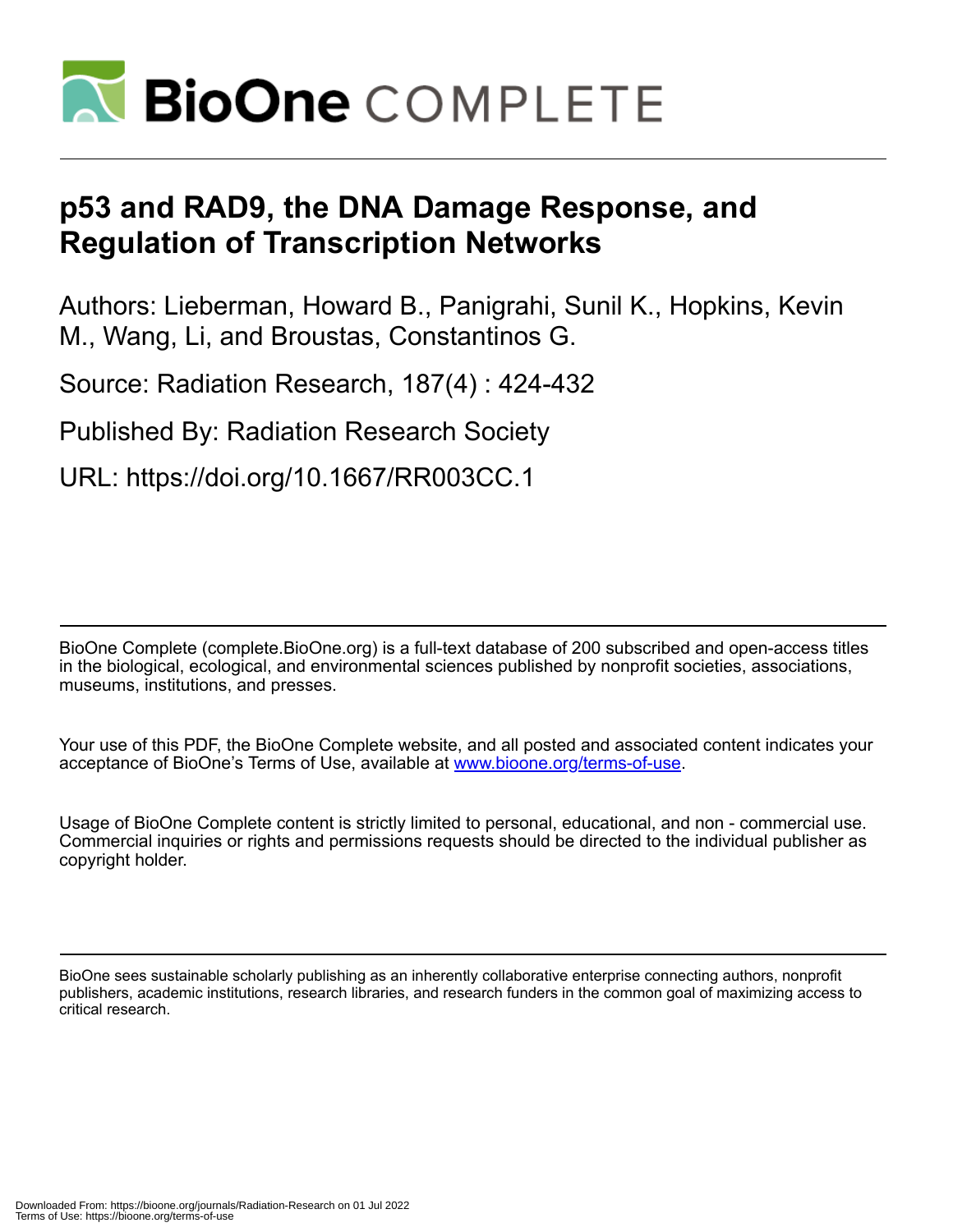## p53 and RAD9, the DNA Damage Response, and Regulation of Transcription Networks

Howard B. Lieberman,<sup>a,b,1</sup> Sunil K. Panigrahi,<sup>a</sup> Kevin M. Hopkins,<sup>a</sup> Li Wang<sup>a</sup> and Constantinos G. Broustas<sup>a</sup>

<sup>a</sup> Center for Radiological Research, Columbia University College of Physicians and Surgeons, New York, New York 10032; and <sup>b</sup> Department of Environmental Health Sciences, Mailman School of Public Health, Columbia University, New York, New York 10032

Lieberman, H. B., Panigrahi, S., Hopkins, K. M., Wang, L. and Broustas, C. G. p53 and RAD9, the DNA Damage Response, and Regulation of Transcription Networks. Radiat. Res. 187, 424–432 (2017).

The way cells respond to DNA damage is important since inefficient repair or misrepair of lesions can have deleterious consequences, including mutation, genomic instability, neurodegenerative disorders, premature aging, cancer or death. Whether damage occurs spontaneously as a byproduct of normal metabolic processes, or after exposure to exogenous agents, cells muster a coordinated, complex DNA damage response (DDR) to mitigate potential harmful effects. A variety of activities are involved to promote cell survival, and include DNA repair, DNA damage tolerance, as well as transient cell cycle arrest to provide time for repair before entry into critical cell cycle phases, an event that could be lethal if traversal occurs while damage is present. When such damage is prolonged or not repairable, senescence, apoptosis or autophagy is induced. One major level of DDR regulation occurs via the orchestrated transcriptional control of select sets of genes encoding proteins that mediate the response. p53 is a transcription factor that transactivates specific DDR downstream genes through binding DNA consensus sequences usually in or near target gene promoter regions. The profile of p53-regulated genes activated at any given time varies, and is dependent upon type of DNA damage or stress experienced, exact composition of the consensus DNA binding sequence, presence of other DNA binding proteins, as well as cell context. RAD9 is another protein critical for the response of cells to DNA damage, and can also selectively regulate gene transcription. The limited studies addressing the role of RAD9 in transcription regulation indicate that the protein transactivates at least one of its target genes, p21/waf1/cip1, by binding to DNA sequences demonstrated to be a p53 response element. NEIL1 is also regulated by RAD9 through a similar DNA sequence, though not yet directly verified as a bonafide p53 response element. These findings suggest a novel pathway whereby p53 and RAD9 control the DDR through a shared mechanism involving an overlapping network of downstream target genes. Details and unresolved questions about how these proteins coordinate or compete to execute the DDR through

transcriptional reprogramming, as well as biological implications, are discussed.  $\circ$  2017 by Radiation Research Society

#### INTRODUCTION

DNA damage can occur after exposure to exogenous agents, or as a result of normal metabolic processes. If that damage is not properly repaired, harmful effects can ensue. Cells have a variety of pathways capable of repairing the damage, or causing senescence or death if damage lingers. p53 regulates the global cellular response to DNA damage, primarily by controlling transcription of a select set of downstream target genes through binding consensus sequences in or near gene promoter regions. RAD9 also plays a prominent role in the DNA damage response, through a variety of mechanisms, but notably also by transactivating genes. Moreover, studies thus far indicate that at least one and likely many target genes are regulated by both p53 and RAD9 interacting with the same DNA consensus sequences.

In this review, we summarize the myriad of mechanisms by which cells acquire DNA damage, the pathways used by cells to respond, the role of p53 in regulating the transcription of select target genes that participate in these pathways, and the similarities by which RAD9 can transactivate an apparently overlapping subset of p53 target genes to control genomic integrity. Future work to define the relationships between p53 and RAD9, in the context of regulating critical DNA damage responses, is also posed.

#### Acquisition of DNA Damage

DNA aberrations occur as a byproduct of normal physiological processes or after exposure to exogenous agents. Due to normal metabolic events alone, each cell incurs on average  $10^4$ – $10^5$  DNA lesions per day (1). During DNA replication, errors such as DNA base pair mismatches can arise (2). Reactive oxygen species produced from oxidative respiration or redox and Fenton reactions  $(3)$ , and reactive oxygen and nitrogen species generated by macro-

<sup>1</sup> Address for correspondence: Center for Radiological Research, Columbia University College of Physicians and Surgeons, 630 W. 168th St., New York, NY 10032; E-mail: HBL1@cumc.columbia. edu.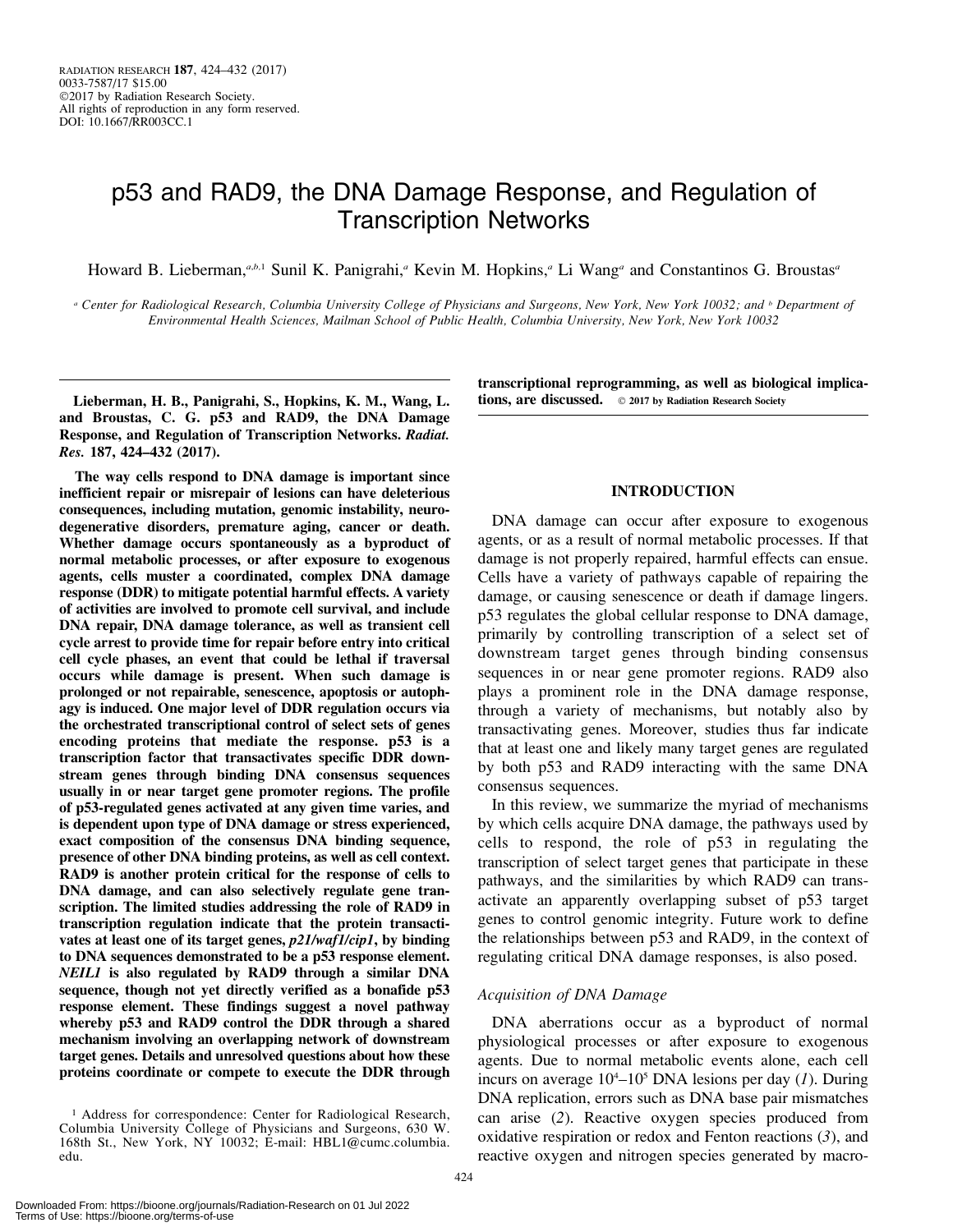phages and neutrophils as part of the inflammatory response (4) cause DNA base damage or loss, as well as DNA strand breaks. Furthermore, DNA strand breaks occur during different processes such as immunoglobulin class switch recombination to produce immune receptor diversity (5), and gametogenesis in meiotic prophase, specifically in pachytene, to generate genetic diversity (6).

Besides damage generated as part of these inherent activities, environmental exposures to radiations or chemicals also cause DNA aberrations, with potential to inhibit transcription or DNA replication and lead to deleterious effects. Ultraviolet light emitted from the sun is highly prevalent on earth. The ozone layer completely filters out the very harmful UV-C (100–280 nm) component, and most of UV-B (280–315 nm), but a large fraction of UV-A (315– 400 nm) reaches the earth's surface (7). UV primarily causes two types of DNA aberrations, cyclobutane pyrimidine dimers (CPDs) and 6–4 photoproducts (6–4 PPs), bulky lesions that block critical DNA transactions (8). Ionizing radiation from radon in rocks and soil, diagnostic and therapeutic medical procedures, airline travel, and nuclear power plant accidents, such as in Chernobyl in 1986 (9) and more recently in Fukushima Daiichi  $(10)$  causes a wide spectrum of DNA aberrations including single and double DNA strand breaks. Industrial waste products containing heavy metals such as arsenic, cadmium, chromium and nickel cause oxidative stress and DNA damage (11). Even food can contain DNA damaging agents. Heterocyclic aromatic amines are produced when meats are heated above  $180^{\circ}$ C and can react with purine bases, resulting in bulky DNA adducts that have potential to cause mutations and cancer  $(12)$ . Aflatoxins are produced by the molds Aspergillus flavus and Aspergillus parasiticus, which are sometimes found in peanuts, cottonseed, corn, rice, tree nuts or other foods when improperly stored  $(13)$ .

Metabolites of aflatoxins intercalate into DNA, aberrantly alkylate bases, and cause mutations as well as cancer (14, 15). Therefore, since genomic DNA frequently incurs damage induced by agents emanating from a large array of sources, both intracellular and extracellular, repair must occur to insure cell survival and the well being of each organism.

#### The DNA Damage Response (DDR) and Genomic Stability

Multiple mechanisms are available for cells to repair DNA damage. A large array of DNA repair processes mend damage directly through homologous recombination repair, non-homologous end joining (16), alternative non-homologous end joining (17), such as through microhomologymediated DNA strand annealing (18), nucleotide excision repair (19), base excision repair (20, 21), transcriptioncoupled repair (22) and mismatch repair (23). Damage tolerance mechanisms, such as translesion synthesis (TLS) and recombination-dependent daughter-strand gap repair (DSGR) (24, 25), as well as direct reversal of UV-induced pyrimidine dimers by photoreactivation (26) also occur.

Furthermore, cell cycle checkpoint mechanisms transiently delay cell cycle progression at specific junctures to provide extra time for restoration of DNA integrity before entry into critical cell cycle phases (27). If damage remains unrepaired or lingers for a prolonged period of time, senescence  $(28)$ , or death by apoptosis or autophagy  $(29)$ will take place. All of these processes have been studied independently and in isolation, yet there is a higher level of organization and coordination, which is referred to as the DNA damage response [(DDR (30–33)].

When cells incur DNA damage, a complex, global cellular process becomes activated, which regulates activities that promote repair and address difficulties with DNA replication. Generally, it consists of sensors that detect damage, transducers capable of rapidly sending signals, and downstream effectors that perform functions to enhance genomic integrity (30). DNA strand breaks are highly potent inducers of the DDR (34, 35). The kinases ATM and ATR are activated early in the signaling response cascade to damage (36). It was originally thought these two proteins mediate signaling independently. For example, ionizing radiation-induced DNA double-strand breaks lead to activation of ATM and then cell cycle checkpoint control in a CHK2 dependent manner, after this latter protein is phosphorylated by ATM at Thr-68 (37, 38). Single- or double-strand breaks and other types of damage cause DNA replication forks to stall. This activates ATR, which then activates CHK1 via phosphorylation on Ser-317 and Ser-345 (39–41). Subsequently, both of these signaling events lead to cell cycle delays. The cell cycle can be blocked at the  $G_1/S$  transition point, within S phase, or at the  $G_2/M$  transition, depending upon the nature of the DNA damage and the cell cycle phase at the time damage is encountered. CHK1 and CHK2 modify cell cycle progression through reduction of cyclin dependent kinase activity by several mechanisms (42). However, it is clear that ATM and ATR have overlapping but nonredundant functions. ATM along with the nuclease activity of MRE11 act to initiate resection at radiationinduced DNA double-strand breaks, generating singlestranded DNA coated with Replication Protein A (RPA), which is required for ATR recruitment and CHK1 phosphorylation. This latter activity is restricted to the S and  $G_2$  phases of the cell cycle (43).

Aside from damage-induced signaling to produce cell cycle delays, ATM and ATR have numerous targets that also promote increased repair of damaged DNA, or induce senescence or cell death. Downstream events occur by diverse mechanisms that include transcriptional regulation of genes (44), protein–protein interactions (45), or posttranslational modulation of proteins by acetylation, methylation, neddylation, phosphorylation, poly-ADP-ribosylation, sumoylation, and mono- as well as polyubiquitylation that alter their activities or modulate recruitment to sites of DNA damage (30, 45, 46).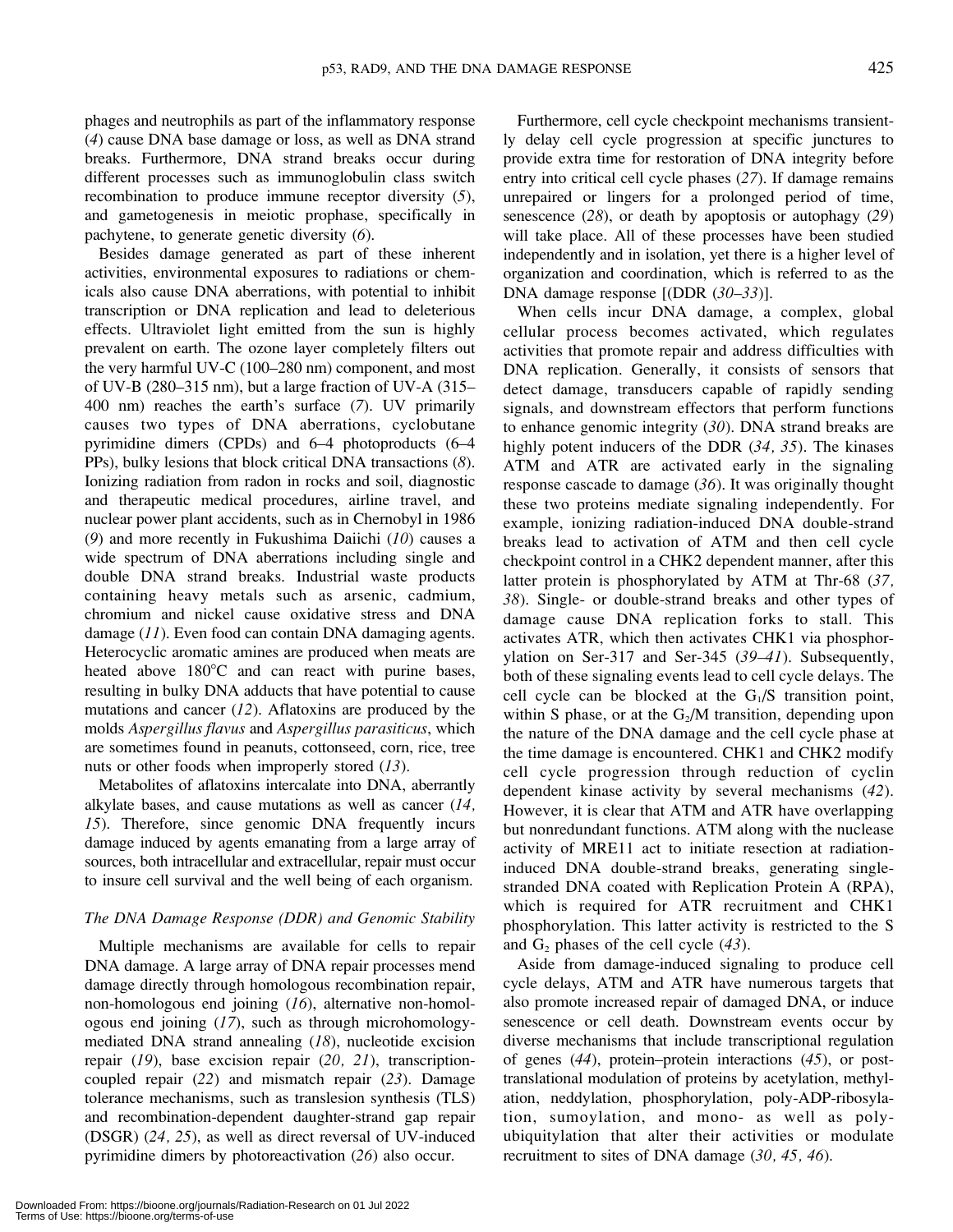## P53 AND THE TRANSCRIPTIONAL RESPONSE TO DNA DAMAGE

The p53 protein is an important and predominant tumor suppressor, as it is inactivated most often by a gene mutation in more than 50% of human cancers (47). A significant component of the response of cells to DNA damage involves transcriptional reprogramming, and p53 plays a major role as a transactivator of gene expression under these circumstances (34, 48). It directly controls expression of several hundred RNA polymerase II transcribed genes, and thousands of others indirectly (49). p53 functions primarily as a transcription factor with a defined yet extensive set of downstream target genes whose encoded proteins mediate critical DNA damage response activities. For example, p53 regulates autophagy by transactivating expression of DRAM (50). Apoptosis is controlled by direct transcriptional regulation of BAD (51), BAX (52), BID (53), ECK (54), PUMA (55, 56, 57) and several other genes. Cell cycle arrest in response to DNA damage occurs through the ability of p53 to activate transcription of  $p21$  (58) and 14-3-3sigma (59). DNA repair activity is altered by p53 through regulation of genes such as DDB2  $(60)$  and *XPC*  $(61, 62)$ . The direct transactivation by p53 of PAI-1 controls senescence (63). p53 regulates the response of cells to a wide array of stress through transactivation of overlapping subsets of its target genes, dependent upon the kind of stress or damage incurred, as well as the type or origin of host cell or tissue. Nevertheless, it is not fully clear how p53 selects the specific, limited set of genes transactivated when certain stress conditions prevail. Certainly, target gene transcription regulatory sequences bound by p53, post-translational modifications of the p53 protein, and an array of binding partners all contribute to the profile of genes expressed under different conditions (49).

Of note, p53 can also repress expression of certain genes when DNA damage is encountered, with great specificity as well (64, 65).

## Gene Transactivation by p53 through DNA Consensus Sequence Binding

p53 recognizes and binds specific DNA sequences usually upstream of the transcription start site in target genes, resulting in transcriptional activation. However, these p53 response elements are not restricted to promoter regions, and can also be found within early intronic sequences, as well as within exons (49). Analyses of several independent p53 binding sites in the human genome revealed consensus sequences with internal symmetry, made up of 2 copies of 5'-PuPuPuC(A/T)(T/A)GPyPyPy- $3'$  separated by 0–13 base pairs (66). However, the effects of p53 binding on transcriptional activity are not always predictable, even when consensus sequences are present. Wang et al. (67) analyzed the role of specific nucleotides within the sequence for impact on p53-mediated transcription. They found that a specific dinucleotide core combination within the CWWG motif (i.e., W is a purine base) is critical for determining whether p53 will activate or, in contrast, repress transcription. They also demonstrated that the triplet RRR and YYY sequences (i.e., R is an adenine or guanine base and Y is a pyrimidine) bordering the core motif could modulate the transcriptional activity of p53. Another group reported the analysis of canonical and noncanonical p53 response elements in the entire human genome, and ranked them according to predicted transactivation potential (68). They assessed not only full standard canonical sites but also partial motifs, and demonstrated that all of these sequences could function as p53 response elements to activate transcription of associated coding sequences.

## Cooperative and Competitive Binding of p53 to DNA

p53 protein binds its target gene DNA consensus sequences in a 4:1 ratio, and in a cooperative manner (69, 70). Interestingly, Schlereth and co-workers (71) found that the ability of p53 to bind cooperatively to a specific consensus site could be used to predict which genes will be transactivated. For example, they reported that lowcooperativity consensus sequences are enriched in genes that encode cell cycle functions, whereas high-cooperativity consensus sequences are enriched in apoptosis-related genes. Cis-overlapping motifs specific to different transcription factors can influence p53 binding. For example, there are sites in the genome where p53 and c-MYC binding motifs share sequences, so competition for binding and gene transactivation is clearly an issue (72). This is important biologically, as p53 is a tumor suppressor and c-MYC is an oncogene.

## Regulation of p53 Stability and Activity

Under normal metabolic nonstress conditions, p53 has a short half-life in cells. However, under stress, p53 must be stabilized to ensure proper transactivation of downstream target genes. There is much known about the regulation of p53 stability (47, 73). MDM2 is an E3 ubiquitin ligase and a major directly acting, key negative regulator of p53 (74, 75). MDM2 ubiquitinates p53, and this post-translational event triggers rapid p53 nuclear export, and proteosomal degradation, efficiently neutralizing p53-mediated transactivity function. Levels and function of MDM2 are tightly controlled in response to specific stress, helping ensure p53 stability when appropriate, and thus proper cellular responses after DNA damaging agent exposures. Furthermore, the p53 and MDM2 relationship is even more complex since they form a critical autoregulatory loop, as the MDM2 gene is a specific transcriptional target of p53 (76–78). Phosphorylation plays an important role in the p53-MDM2 interaction, and ultimately p53 stability and function.

JNK-mediated phosphorylation of p53 inhibits the p53- MDM2 interaction, stabilizes p53, and permits transactivity (79). c-ABL is a tyrosine kinase that binds p53 in response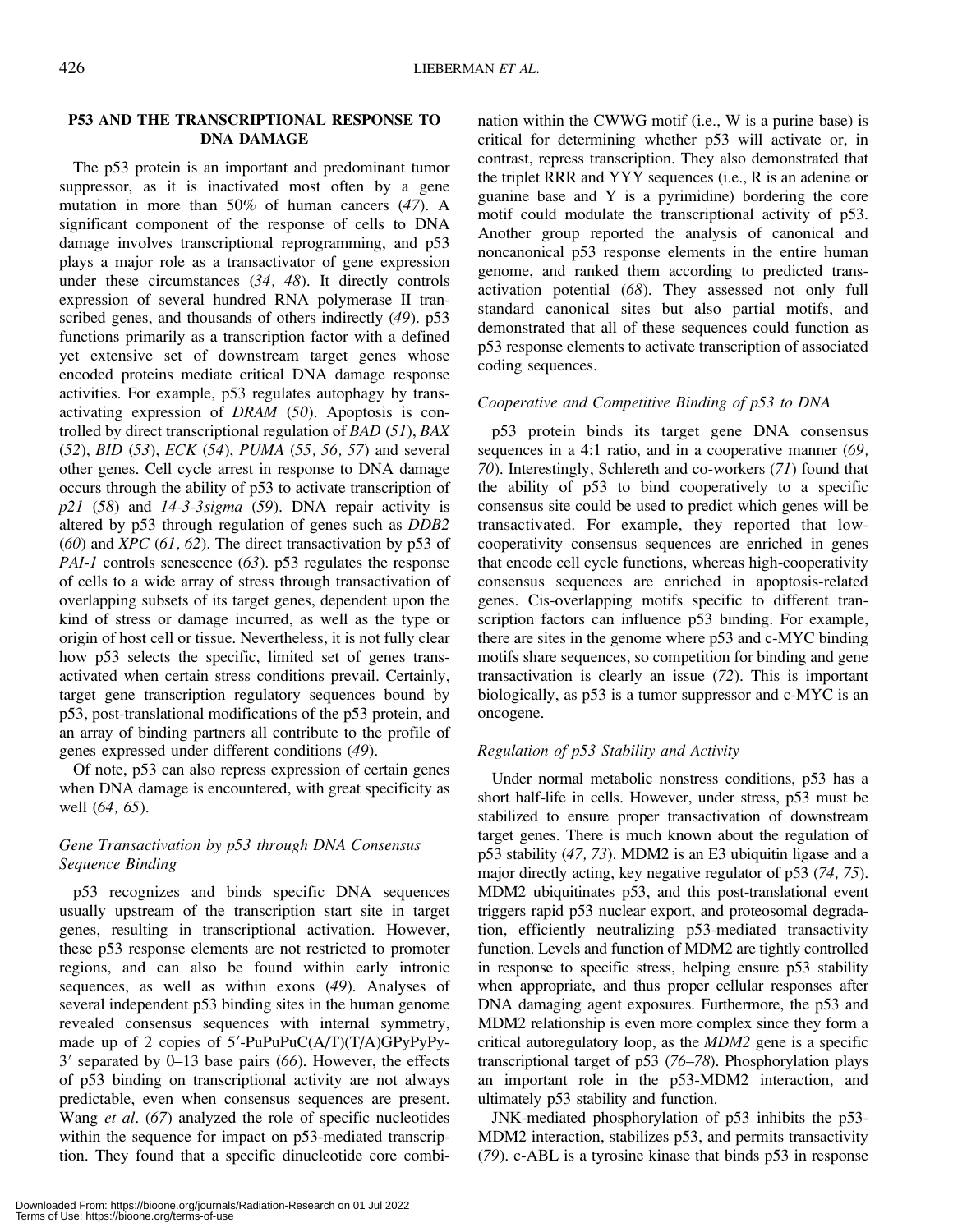to stress and antagonizes the MDM2 inhibitory effect, resulting in enhanced p53 stability and function (73). The phosphorylation of p53 by ATM at serine-15 after ionizing radiation exposure reduces the affinity of p53 for MDM2, also resulting in reduced p53 degradation facilitated by MDM2 and thus enhanced p53 protein stability and function (74). Phosphorylation of p53 on serine-20 by Chk2 and Chk1 stabilizes the protein as well (80, 81). In addition, phosphorylation of p53 serine-15 and serine-37 by DNA-dependent protein kinase (DNA-PK), in response to DNA damage, impairs the inhibition of the p53 transactivation function by MDM2 (82).

MDMX (also called MDM4) is another major negative regulator of p53, and like MDM2 it is a direct transcriptional target of p53 (78). MDMX has no intrinsic E3-ligase activity, but it regulates p53 abundance indirectly by modulating the levels and activity of MDM2 (83). In addition, through direct binding to p53, MDMX strongly inhibits p53 transactivation function without appreciably affecting stability (84). Although p53 is a significant, established regulator of MDM2 and MDMX transcription, other signaling pathways and elements that control their expression are emerging (85–88).

An analysis of single cells after gamma-ray exposure revealed that p53 is expressed as a series of pulses, either zero, one, two or more (89). Although the average height and duration of each pulse is independent of amount of DNA damage, pulse number is directly related to damage level. Pulses of the upstream signaling kinases, ATM and CHK2, control these p53 pulses and uniform pulse shape is controlled by negative feedback between p53 and ATM, through Wip1 activity (90). Furthermore, ATM could repeatedly initiate p53 pulses in response to lingering DNA damage. In contrast, 254 nm UV light induces a single p53 pulse and the amplitude as well as duration are proportional to the UV dose (91). Transient damage is spontaneously produced during normal metabolic processes, including passage through the cell cycle, and pulses of p53 can be detected in those cells even without exposure to exogenous DNA damaging agents (92). However, such intrinsic damage is not sustained, and post-translational modifications prevent p53 from being activated and in turn inducing the DDR.

## DIVERSE ROLES OF RAD9 IN THE DNA DAMAGE RESPONSE AND MAINTAINING GENOMIC **STABILITY**

RAD9 has multiple functions that play critical roles in the response of cells to DNA damage, whether caused by normal metabolic processes or exposure to exogenous DNA damaging agents (93, 94). The human protein can function as part of a complex with HUS1 and RAD1 [i.e., 9-1-1 complex (95)], but also independently (96, 97). Knock out or knock down of RAD9 in mammalian cells causes extreme cellular sensitivity to a large variety of radiations and chemicals that damage DNA, and influences genomic stability through very complex and diverse activities. RAD9 is essential for maintaining genomic integrity even in the absence of exogenous DNA damaging agents, as loss of function causes increased frequencies of spontaneous chromosome and chromatid breaks, gene mutation and micronuclei formation (93, 98).

RAD9 plays a number of key roles that promote resistance to radiation-induced DNA damage. For example, the protein is critical for cell cycle arrest (99). After DNA damage is incurred, DNA-bound RPA binds ATRIP, which stimulates the RAD17-RFC2-5 complex to recruit 9-1-1 to the damaged site, perhaps containing inappropriate singlestranded DNA, primed single-stranded DNA or DNA with a gap (100). Binding of 9-1-1 at the damaged site brings TOPBP1 to that location via an interaction with the phosphorylated C-terminal tail of RAD9. TOPBP1 then activates ATR, an event that depends upon ATRIP and is facilitated also by RHINO (101, 102). This in turn leads to the phosphorylation and activation of the CHK1 kinase, and a variety of other downstream target proteins. The Cterminus of RAD9 is also important for bringing CLASPIN to the damaged site, which aids in CHK1 activation as well (103, 104). This complex signaling cascade culminates in cell cycle arrest and the stabilization as well as restart of replication forks as needed (105).

In addition to having a major role in cell cycle checkpoint control, RAD9 participates in five DNA repair pathways, mainly through protein–protein interactions that stimulate the activity of binding partners. RAD9 functions in homologous recombination repair (106), base excision repair  $(107–111)$ , nucleotide excision repair  $(112)$ , mismatch repair (113), and alternative non-homologous end joining [such as microhomology-mediated DNA strand annealing (114, 115)]. Post-translational processing of RAD9 can influence repair. For example, phosphorylation of RAD9 Ser-272 by ATM can impact recombinational repair efficiency and genomic stability (116).

RAD9 functions as a pro-apoptotic (117, 118) or antiapoptotic protein (98), depending upon cell context and level of abundance. RAD9 has a BH3-like domain in its Nterminal region that binds the anti-apoptotic proteins BCL-XL and BCL-2 to promote programmed cell death. c-ABL can phosphorylate tyrosine-28 in the RAD9 BH3-like domain, which promotes binding of the anti-apoptotic protein BCL-XL to that domain and consequently apoptosis (119). Phosphorylation of RAD9 by protein kinase  $C\delta$  (PKC $\delta$ ) regulates the interaction between RAD9 and BCL-2, and consequently the apoptotic response to DNA damage (120).

## RAD9 REGULATES TRANSCRIPTION OF GENES THAT CONTRIBUTE TO THE DNA DAMAGE RESPONSE

RAD9 and p53 are important for executing the proper cellular response to DNA damage, including cell cycle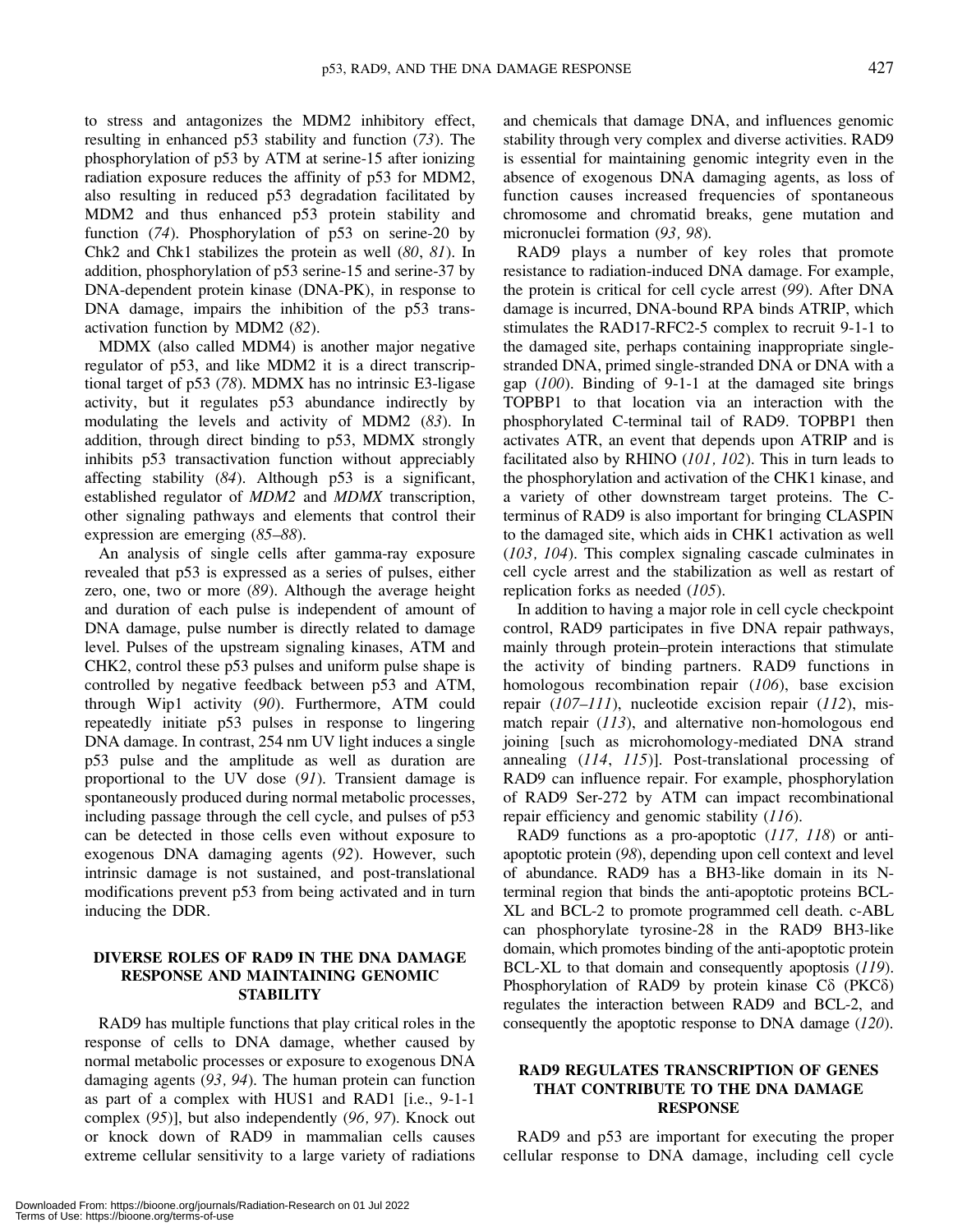

Cell Cycle Checkpoints, DNA Repair, Apoptosis, Autophagy, Senescence

FIG. 1. RAD9 and p53 regulation of the transcriptional response to DNA damage. In brief, the model proposes that DNA damage induces a signaling cascade, within which p53 and RAD9 transactivate an overlapping set of genes that control the response of cells to DNA damage. Exactly how RAD9 and p53 interact, whether independently, coordinately or competitively to activate transcription has yet to be determined.

checkpoint control and DNA repair. p53 functions primarily in this regard as a transcriptional reprogrammer, to activate or repress expression of genes central to the DDR (34, 49). In contrast, most DDR functions reported thus far for RAD9 involve protein–protein interactions that facilitate the phosphorylation and, consequently, activation of other proteins, or stimulate their activity directly through physical interactions. These activities often involve RAD9 bound to HUS1 and RAD1. However, like p53, RAD9 can transactivate the expression of genes whose encoded proteins mediate the DDR, as well as other cellular processes, and there is no evidence that HUS1 and RAD1 are involved (97, 111).  $p53$  regulates the radiation-induced  $G_1$  checkpoint in part by transactivation of  $p21^{\text{waf1/cip1}}$  (121–123), which encodes a protein that halts progression of the cell cycle by inhibiting cyclins and cyclin-dependent kinases, such as CDK4 and CDK6 (124). RAD9 also regulates expression of p21 by binding to the same p53 consensus DNA sequences in the promoter region of the gene, even in the absence of p53 (97, 125). Ishikawa et al. (126) confirmed that RAD9 can control  $p21$  expression. These investigators further showed that p53 and RAD9 physically interact, and that UV exposure enhances binding of RAD9 to the p53 response element in the p21 promoter. RAD9 also functions as a tumor suppressor by inducing p21-dependent senescence, and suppressing epithelial to mesenchymal transition by binding to the SLUG promoter and inhibiting transcription (127). The ability of p53 to act as a tumor suppressor is also rooted in its ability to control  $p21$  expression (128). In addition to  $p21$ , RAD9 regulates transcription of the base excision repair gene NEIL1 through binding p53 response-like elements in the gene promoter, and consequentially regulates BER via this transactivation function  $(111)$ ; However, the ability of p53 to recognize those same sequences and transactivate NEIL1 as well has not yet been reported. A limited microarray gene expression screen revealed that

RAD9 can regulate expression of 92 genes, and it will be important to determine whether that control is direct and through p53 response elements (97). Regardless, it is becoming clear that RAD9 and p53 impact carcinogenesis and the DDR via transcriptional control of an overlapping set of genes encoding proteins critical for maintaining genomic stability.

This model of RAD9 and p53 regulating DDR by transactivation of an overlapping set of genes is illustrated in Fig. 1.

#### CONCLUSIONS ANF FUTURE GOALS

When cells incur DNA damage, a complex global cellular system known as the DNA damage response is activated to promote survival and minimize deleterious biological effects, or activate senescence or a cell death program if damage is extensive or lingers. The system involves sensors, transducers and effectors that orchestrate DNA repair and cell cycle arrest, to ensure genomic stability and normal replication fork function. p53 and RAD9 are key players in the DDR, and each regulates multiple response phenotypes. p53 functions primarily as a transactivator, although sometimes also as a repressor of select subsets of downstream genes in response to specific types of stress, and binding to response elements usually near transcription start sites allows precise control of target gene expression. Most studies describing the mechanism by which RAD9 regulates the DDR involve protein–protein interactions that stimulate binding partner activity as a result of physical proximity, or that facilitate acquisition of post-translational modifications to enhance or focus activity. However, RAD9 also contributes to the DDR by regulating transcription of genes encoding proteins critical for DNA repair or cell cycle progression.

The fact that RAD9 and p53 can control expression of genes by binding common DNA sequences raises a number of questions, and can form the foundation for future work. Do these proteins bind shared response elements in a coordinated or competitive manner? Are their activities independent, antagonistic or synergistic with respect to controlling gene expression? What is the role of co-factors, binding partners, post-translational modifications, epigenetic changes, or chromatin structure in determining the relationships between RAD9 and p53? Do the relationships change in response to different types of stress? These are important questions since an improper DDR can lead to genomic instability, mutation and cancer. In this regard, p53 is a key tumor suppressor (47) and RAD9 can function as either a tumor suppressor or oncogene (127, 129, 130–132).

Understanding how they mediate the response of cells to DNA damage, and significance with respect to carcinogenesis, could reveal novel strategies and targets for anti-cancer therapy.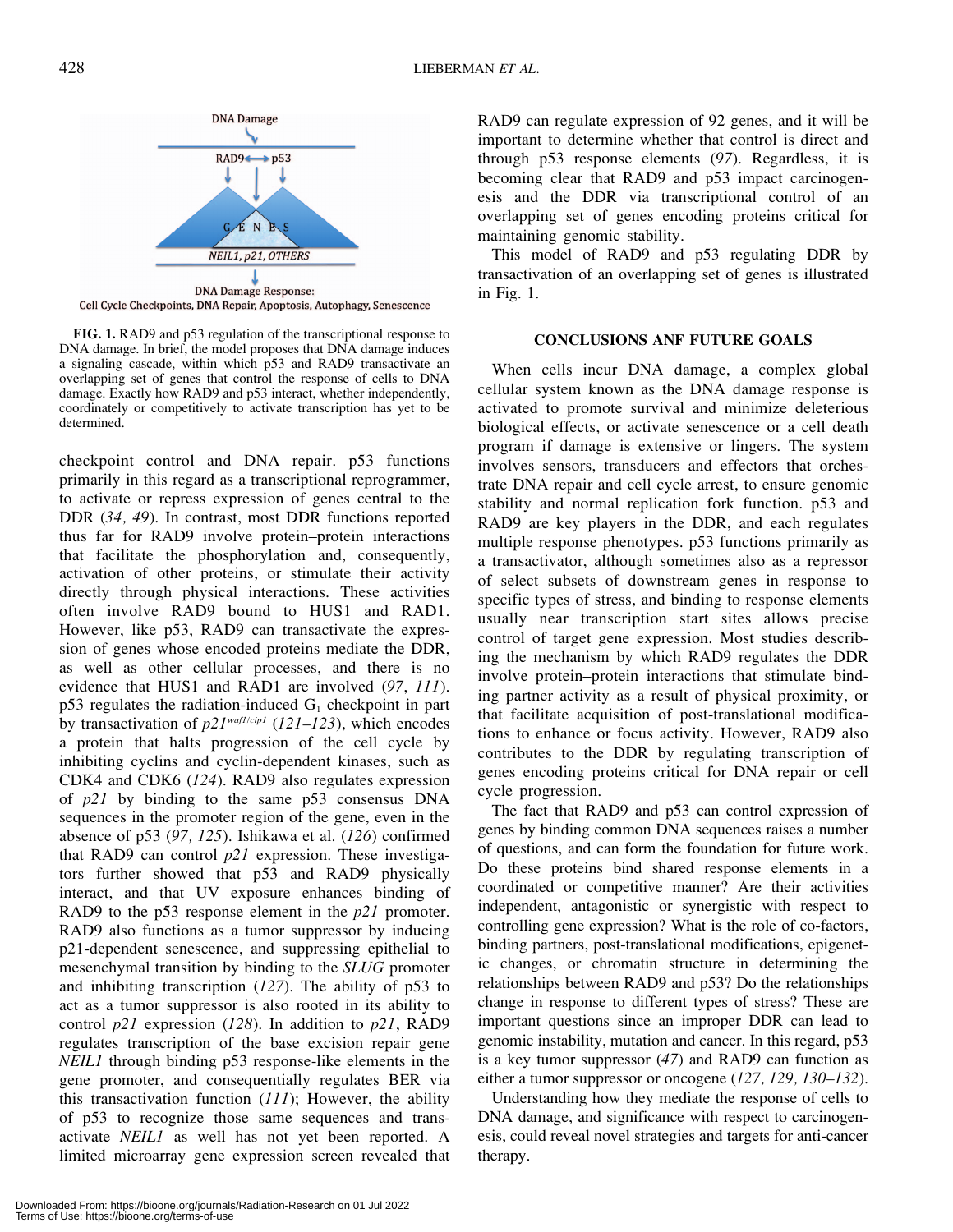#### ACKNOWLEDGMENT

This work is supported by National Institutes of Health (NIH) grant R01CA130536.

Accepted: January 15, 2017; published online: January 31, 2017

#### REFERENCES

- 1. Bernstein C, Prasad AR, Nfonsam V, Bernstein H. DNA Damage, DNA Repair and Cancer. In Chen C, editor. New Research Directions in DNA Repair. Rijeka, Croatia: InTech; 2013. p. 413–465.
- 2. Chen J, Furano AV. Breaking bad: The mutagenic effect of DNA repair. DNA Repair (Amst) 2015; 32:43–51.
- 3. Valko M, Rhodes CJ, Moncol J, Izakovic M, Mazur M. Free radicals, metals and antioxidants in oxidative stress-induced cancer. Chem Biol Interact 2006; 160:1–40.
- 4. Kawanishi S, Hiraku Y, Pinlaor S, Ma N. Oxidative and nitrative DNA damage in animals and patients with inflammatory diseases in relation to inflammation-related carcinogenesis. Biol Chem 2006; 387:365–372.
- 5. Canela A, Sridharan S, Sciascia N, Tubbs A, Meltzer P, Sleckman BP, et al. DNA Breaks and End Resection Measured Genome-wide by End Sequencing. Mol Cell 2016; 63:898–911.
- 6. Cooper TJ, Garcia V, Neale MJ. Meiotic DSB patterning: A multifaceted process. Cell Cycle 2016; 15:13–21.
- 7. Matsumi Y, Kawasaki M. Photolysis of atmospheric ozone in the ultraviolet region. Chem Rev 2003; 103:4767–82.
- 8. Chan GL, Doetsch PW, Haseltine WA. Cyclobutane pyrimidine dimers and (6-4) photoproducts block polymerization by DNA polymerase I. Biochemistry 1985; 24:5723–8.
- 9. Saenko V, Ivanov V, Tsyb A, Bogdanova T, Tronko M, Demidchik Y, et al. The Chernobyl accident and its consequences. Clin. Oncol (R. Coll. Radiol.) 2011; 23:234–43.
- 10. Akiba S. Epidemiological studies of Fukushima residents exposed to ionising radiation from the Fukushima Daiichi nuclear power plant prefecture–a preliminary review of current plans. J Radiol Prot 2012; 32:1–10.
- 11. Kim HS, Kim YJ, Seo YR. An Overview of Carcinogenic Heavy Metal: Molecular Toxicity Mechanism and Prevention. J Cancer Prev 2015; 2:232–40.
- 12. 12. Wogan GN1, Hecht SS, Felton JS, Conney AH, Loeb LA. Environmental and chemical carcinogenesis. Semin Cancer Biol 2004; 14:473–86.
- 13. Wilson DM, Mubatanhema W, Jurjevic Z. Biology and ecology of mycotoxigenic Aspergillus species as related to economic and health concerns. Adv Exp Med Biol 2002; 504:3–17.
- 14. Hamilton PL, Arya DP. Natural product DNA major groove binders. Nat Prod Rep 2012; 29:134–43.
- 15. Ames BN, Durston WE, Yamasaki E, Lee FD. Carcinogens are mutagens: a simple test system combining liver homogenates for activation and bacteria for detection. Proc Natl Acad Sci U S A 1973; 70:2281–5.
- 16. Symington L.S., Gautier J. Double-strand break end resection and repair pathway choice. Annu. Rev. Genet 2011; 45:247–71.
- 17. Ceccaldi R, Rondinelli B, D'Andrea AD. Repair pathway choices and consequences at the double-strand break. Trends Cell Biol 2016; 26(1):52–64.
- 18. Sinha S, Villarreal D, Shim EY, Lee SE. Risky business: Microhomology-mediated end joining. Mutat Res 2016; 788:17– 24.
- 19. Schärer OD. Nucleotide excision repair in eukaryotes. Cold Spring Harb Perspect Biol 2013; 5:a012609.
- 20. Wallace SS. Base excision repair: a critical player in many games. DNA Repair (Amst) 2014; 19:14–26.
- 21. Bauer NC, Corbett AH, Doetsch PW. The current state of

eukaryotic DNA base damage and repair. Nucleic Acids Res 2015; 43:10083–101.

- 22. Spivak G. Transcription-coupled repair: an update. Arch Toxicol 2016; 90:2583–94.
- 23. Kunkel TA, Erie DA. Eukaryotic mismatch repair in relation to DNA replication. Annu Rev Genet 2015; 49:291–313.
- 24. Scully R, Puget N, Vlasakova K. DNA polymerase stalling, sister chromatid recombination and the BRCA genes. Oncogene 2000; 19:6176–83.
- 25. Li Z, Xiao W, McCormick JJ, Maher VM. Identification of a protein essential for a major pathway used by human cells to avoid UV-induced DNA damage. Proc Natl Acad Sci 2002; 99:4459–64.
- 26. Rastogi RP, Richa, Kumar A, Tyagi MB, Sinha RP. Molecular mechanisms of ultraviolet radiation-induced DNA damage and repair. J Nucleic Acids 2010; 2010:592980.
- 27. Shiloh Y. ATM and related protein kinases: safeguarding genome integrity. Nat Rev Cancer 2003; 3:155–68.
- 28. Lujambio A. To clear, or not to clear (senescent cells)? That is the question. Bioessays 2016; 38 Suppl 1:S56–64.
- 29. Roos WP, Thomas AD, Kaina B. DNA damage and the balance between survival and death in cancer biology. Nat Rev Cancer 2016; 16:20–33.
- 30. Harper JW, Elledge SJ. The DNA damage response: ten years after. Mol Cell 2007; 28:739–45.
- 31. Ciccia A, Elledge SJ. The DNA damage response: making it safe to play with knives. Mol Cell 2010;  $40(2)$ :179–204.
- 32. Yan S, Sorrell M, Berman Z. Functional interplay between ATM/ ATR-mediated DNA damage response and DNA repair pathways in oxidative stress. Cell Mol Life Sci 2014; 71:3951–67.
- 33. Hanawalt PC. Historical perspective on the DNA damage response. DNA Repair (Amst) 2015; 36:2–7.
- 34. Rashi-Elkeles S, Elkon R, Shavit S, Lerenthal Y, Linhart C, Kupershtein A, et al. Transcriptional modulation induced by ionizing radiation: p53 remains a central player. Mol Oncol 2011; 5:336–48.
- 35. Mladenov E, Magin S, Soni A, Iliakis G. DNA double-strandbreak repair in higher eukaryotes and its role in genomic instability and cancer: Cell cycle and proliferation-dependent regulation. Semin Cancer Biol 2016; 37-38:51–64
- 36. Maréchal A, Zou L. DNA damage sensing by the ATM and ATR kinases. Cold Spring Harb Perspect Biol 2013; 5:1–17.
- 37. Matsuoka S, Huang M, Elledge SJ. Linkage of ATM to cell cycle regulation by the Chk2 protein kinase. Science 1998; 282:1893– 7.
- 38. Melchionna R, Chen XB, Blasina A, McGowan CH. Threonine 68 is required for radiation-induced phosphorylation and activation of Cds1. Nat Cell Biol 2000; 2:762–5.
- 39. Walworth NC, Bernards R. rad-dependent response of the chk1 encoded protein kinase at the DNA damage checkpoint. Science 1996; 271:353–6.
- 40. Liu Q, Guntuku S, Cui XS, Matsuoka S, Cortez D, Tamai K, et al. Chk1 is an essential kinase that is regulated by Atr and required for the G(2)/M DNA damage checkpoint. Genes Dev 2000; 14:1448–59.
- 41. Lopez-Girona A, Tanaka K, Chen XB, Baber BA, McGowan CH, Russell P. Serine-345 is required for Rad3-dependent phosphorylation and function of checkpoint kinase Chk1 in fission yeast. Proc Natl Acad Sci U S A 2001; 98:11289-94.
- 42. Smith J, Tho LM, Xu N, Gillespie DA. The ATM-Chk2 and ATR-Chk1 pathways in DNA damage signaling and cancer. Adv Cancer Res 2010; 108:73–112.
- 43. Jazayeri A, Falck J, Lukas C, Bartek J, Smith GC, Lukas J, et al. ATM- and cell cycle-dependent regulation of ATR in response to DNA double-strand breaks. Nat Cell Biol 2006; 8:37–45.
- 44. Giono LE, Nieto Moreno N, Cambindo Botto AE, Dujardin G,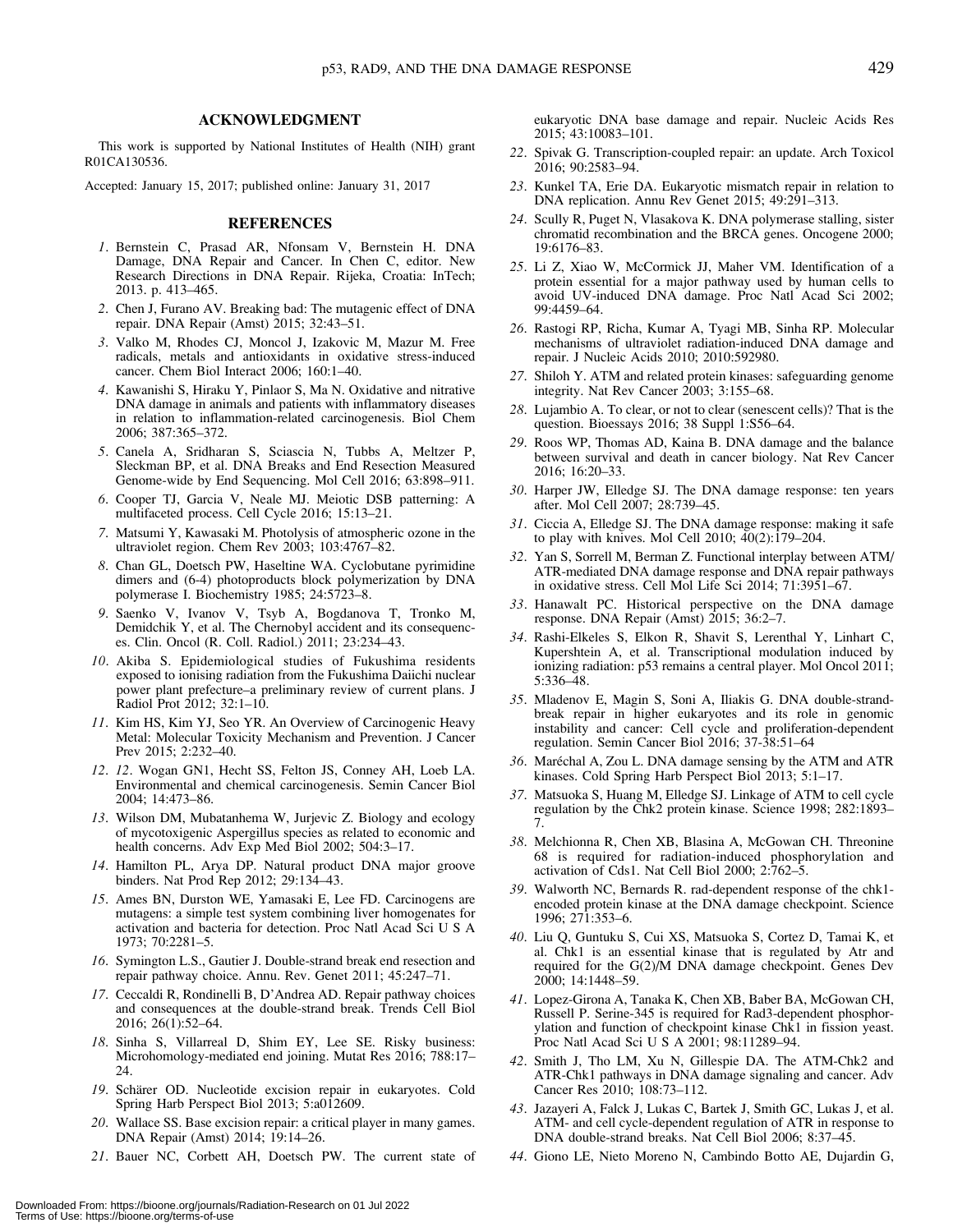Muñoz MJ, Kornblihtt AR. The RNA Response to DNA Damage. J Mol Biol 2016; 428:2636–51.

- 45. Dantuma NP, van Attikum H. Spatiotemporal regulation of posttranslational modifications in the DNA damage response. EMBO J 2016; 35:6–23.
- 46. Huen MS, Chen J. The DNA damage response pathways: at the crossroad of protein modifications. Cell Res 2008; 18:8–16.
- 47. Joerger AC, Fersht AR. The p53 Pathway: Origins, Inactivation in Cancer, and Emerging Therapeutic Approaches. Annu Rev Biochem 2016; 85:375–404.
- 48. Derks KW, Hoeijmakers JH, Pothof J. The DNA damage response: the omics era and its impact. DNA Repair (Amst) 2014; 19:214–20.
- 49. Beckerman R, Prives C. Transcriptional regulation by p53. Cold Spring Harb Perspect Biol 2010; 2:a000935.
- 50. Crighton D, Wilkinson S, O'Prey J, Syed N, Smith P, Harrison PR, et al. DRAM, a p53-induced modulator of autophagy, is critical for apoptosis. Cell 2006; 126:121–34.
- 51. Jiang P, Du W, Heese K, Wu M. The Bad guy cooperates with good cop p53: Bad is transcriptionally up-regulated by p53 and forms a Bad/p53 complex at the mitochondria to induce apoptosis. Mol Cell Biol 2006; 26:9071–82.
- 52. Miyashita T, Reed JC. The tumor suppressor p53 is a direct transcriptional activator of the human bax gene. Cell 1995; 80:293–9.
- 53. Sax JK, Fei P, Murphy ME, Bernhard E, Korsmeyer SJ, el-Deiry WS. BID regulation by p53 contributes to chemosensitivity. Nat. Cell Biol 2002; 4:842–9.
- 54. Jin YJ, Wang J, Qiao C, Hei TK, Brandt-Rauf PW, Yin Y. A novel mechanism for p53 to regulate its target gene ECK in signaling apoptosis. Mol Cancer Res 2006; 4:769–78.
- 55. Nakano K, Vousden KH. PUMA, a novel proapoptotic gene, is induced by p53. Mol Cell 2001; 7:683–694.
- 56. Jeffers JR, Parganas E, Lee Y, Yang C, Wang J, Brennan J, et al. Puma is an essential mediator of p53-dependent and -independent apoptotic pathways. Cancer Cell 2003; 4:321–8.
- 57. Yu J, Zhang L. No PUMA, no death: implications for p53 dependent apoptosis. Cancer Cell 2003; 4:248–249.
- 58. Dulic V, Kaufmann WK, Wilson SJ, Tlsty TD, Lees E, Harper JW, et al. p53-dependent inhibition of cyclin-dependent kinase activities in human fibroblasts during radiation-induced G1 arrest. Cell 1994; 76:1013–23.
- 59. Hermeking H, Lengauer C, Polyak K, He TC, Zhang L, Thiagalingam S, et al. 14-3-3sigma is a p53-regulated inhibitor of G2/M progression. Mol Cell 1997; 1:3–11.
- 60. Tan T, Chu G. p53 Binds and activates the xeroderma pigmentosum DDB2 gene in humans but not mice. Mol Cell Biol 2002; 22:3247–54.
- 61. Amundson SA, Patterson A, Do KT, Fornace AJ Jr. A nucleotide excision repair master-switch: p53 regulated coordinate induction of global genomic repair genes. Cancer Biol Ther 2002; 1:145–9.
- 62. Adimoolam S, Ford JM. p53 and DNA damage-inducible expression of the xeroderma pigmentosum group C gene. Proc Natl Acad Sci U S A 2002; 99:12985–90.
- 63. Kortlever RM, Higgins PJ, Bernards R. Plasminogen activator inhibitor-1 is a critical downstream target of p53 in the induction of replicative senescence. Nat Cell Biol2006; 8:877–84.
- 64. Murray-Zmijewski F, Slee EA, Lu X. A complex barcode underlies the heterogeneous response of p53 to stress. Nat Rev 2008; 9:702–12.
- 65. Vousden KH, Prives C. Blinded by the light: the growing complexity of p53. Cell 2009; 137:413–31.
- 66. el-Deiry WS, Kern SE, Pietenpol JA, Kinzler KW, Vogelstein B. Definition of a consensus binding site for p53. Nat Genet 1992; 1:45–9.
- 67. Wang B, Xiao Z, Ren EC. Redefining the p53 response element. Proc Natl Acad Sci U S A 2009; 106:14373–8.
- 68. Tebaldi T, Zaccara S, Alessandrini F, Bisio A, Ciribilli Y, Inga A. Whole-genome cartography of p53 response elements ranked on transactivation potential. BMC Genomics 2015; 16:464.
- 69. Balagurumoorthy P, Sakamoto H, Lewis MS, Zambrano N, Clore GM, Gronenborn AM, et al. Four p53 DNA-binding domain peptides bind natural p53-response elements and bend the DNA. Proc Natl Acad Sci U S A 1995; 92:8591–5.
- 70. McLure KG, Lee PW. How p53 binds DNA as a tetramer. EMBO J 1998; 17:3342–50.
- 71. Schlereth K, Heyl C, Krampitz AM, Mernberger M, Finkernagel F, Scharfe M, et al. Characterization of the p53 cistrome–DNA binding cooperativity dissects p53's tumor suppressor functions. PLoS Genet 2013; 9:e1003726.
- 72. Kin K, Chen X, Gonzalez-Garay M, Fakhouri WD. The effect of non-coding DNA variations on P53 and cMYC competitive inhibition at cis-overlapping motifs. Hum Mol Genet 2016; 25:1517–27.
- 73. Levav-Cohen Y, Goldberg Z, Zuckerman V, Grossman T, Haupt S, Haupt Y. C-Abl as a modulator of p53. Biochem Biophys Res Commun 2005; 331:737–49.
- 74. Hu W, Feng Z, Levine AJ. The regulation of multiple p53 stress responses is mediated through MDM2. Genes Cancer 2012; 3:199–208.
- 75. Inoue K, Fry EA, Frazier DP. Transcription factors that interact with p53 and Mdm2. Int J Cancer 2016; 138:1577–85.
- 76. Barak Y, Juven T, Haffner R, Oren M. (1993) mdm2 expression is induced by wild type p53 activity. EMBO J 1993; 12:461–8.
- 77. Wu X, Bayle JH, Olson D, Levine AJ. The p53-mdm-2 autoregulatory feedback loop. Genes Dev 1993; 7:1126–32.
- 78. Zhang Q, Zeng SX, Lu H. Targeting p53-MDM2-MDMX loop for cancer therapy. Subcell Biochem 2014; 85:281–319.
- 79. Fuchs SY, Adler V, Pincus MR, Ronai Z. MEKK1/JNK signaling stabilizes and activates p53. Proc Natl Acad Sci U S A 1998; 95:10541–6.
- 80. Hirao A, Kong YY, Matsuoka S, Wakeham A, Ruland J, Yoshida H, et al. DNA damage-induced activation of p53 by the checkpoint kinase Chk2. Science 2000; 287:1824–7.
- 81. Shieh SY, Ahn J, Tamai K, Taya Y, Prives C. The human homologs of checkpoint kinases Chk1 and Cds1 (Chk2) phosphorylate p53 at multiple DNA damage-inducible sites. Genes Dev 2000; 14:289–300.
- 82. Shieh SY, Ikeda M, Taya Y, Prives C. DNA damage-induced phosphorylation of p53 alleviates inhibition by MDM2. Cell 1997; 91:325–34.
- 83. Linke K, Mace PD, Smith CA, Vaux DL, Silke J, Day CL. Structure of the MDM2/MDMX RING domain heterodimer reveals dimerization is required for their ubiquitylation in trans. Cell Death Differ 2008; 15:841–8.
- 84. Popowicz GM, Czarna A, Holak TA. Structure of the human Mdmx protein bound to the p53 tumor suppressor transactivation domain. Cell Cycle 2008; 7:2441–3.
- 85. Gilkes DM, Pan Y, Coppola D, Yeatman T, Reuther GW, Chen J. Regulation of MDMX expression by mitogenic signaling. Mol Cell Biol 2008; 28:1999–2010.
- 86. Ries S, Biederer C, Woods D, Shifman O, Shirasawa S, Sasazuki T, et al. Opposing effects of Ras on p53: transcriptional activation of mdm2 and induction of p19ARF. Cell 2000; 103:321–30.
- 87. Tarocchi M, Hannivoort R, Hoshida Y, Lee UE, Vetter D, Narla G, et al. Carcinogen-induced hepatic tumors in KLF6+/- mice recapitulate aggressive human hepatocellular carcinoma associated with p53 pathway deregulation. Hepatology 2011; 54:522– 31.
- 88. Zhang X, Zhang Z, Cheng J, Li M, Wang W, Xu W, et al.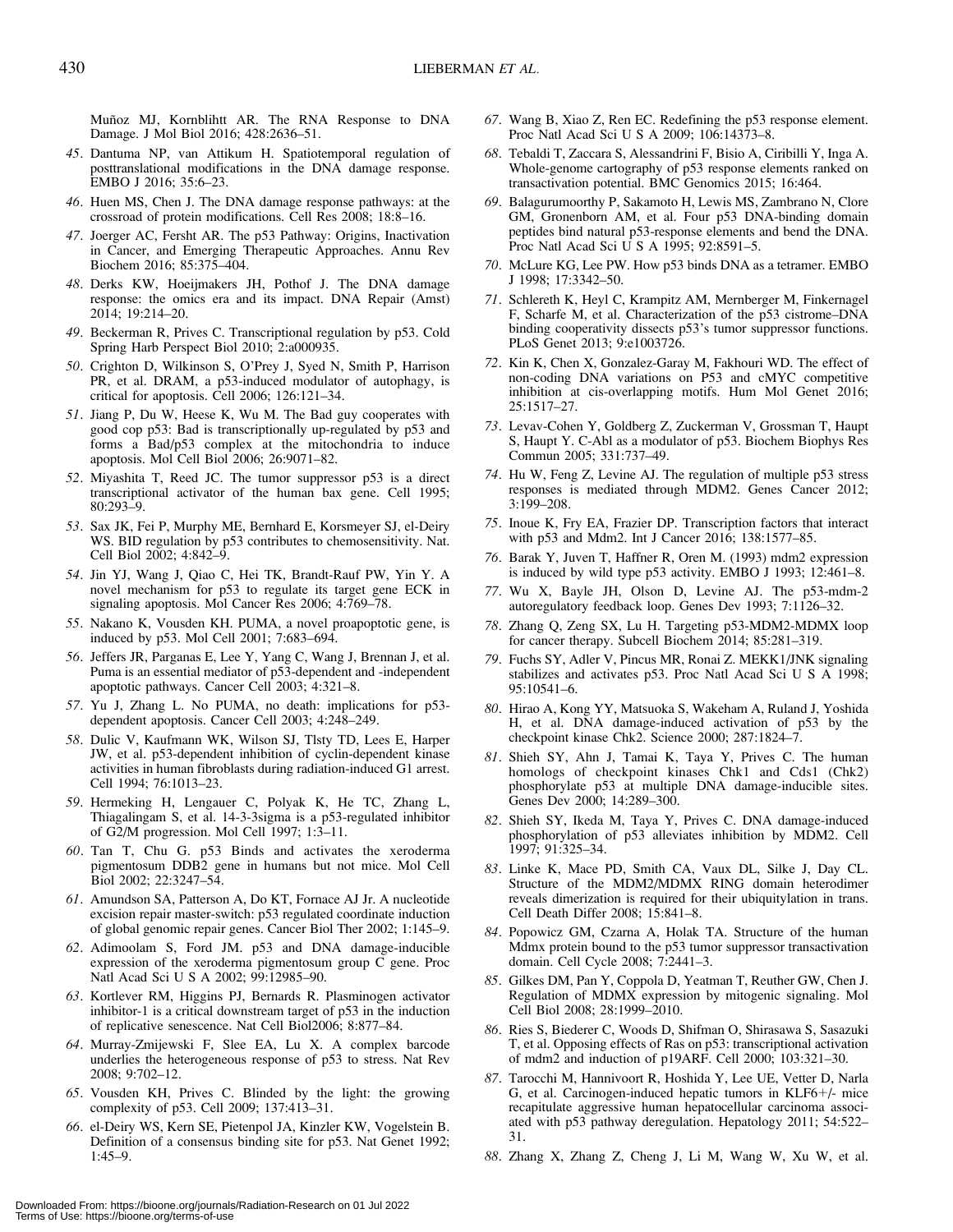Transcription factor NFAT1 activates the mdm2 oncogene independent of p53. J Biol Chem 2012; 287:30468–76.

- 89. Lahav G, Rosenfeld N, Sigal A, Geva-Zatorsky N, Levine AJ, Elowitz MB, et al. Dynamics of the p53–Mdm2 feedback loop in individual cells. Nat Genet 2004; 36:147–50.
- 90. Batchelor E, Mock CS, Bhan I, Loewer A, Lahav G. Recurrent initiation: a mechanism for triggering p53 pulses in response to DNA damage. Mol Cell 2008; 30:277–89.
- 91. Batchelor E, Loewer A, Mock C, Lahav G. Stimulus dependent dynamics of p53 in single cells. Mol Syst Biol 2011; 7:488.
- 92. Loewer A, Batchelor E, Gaglia G, Lahav G. Basal dynamics of p53 reveal transcriptionally attenuated pulses in cycling cells. Cell 2010; 142:89–100.
- 93. Hopkins KM, Auerbach W, Wang XY, Hande MP, Hang H, Wolgemuth DJ, et al. Deletion of mouse rad9 causes abnormal cellular responses to DNA damage, genomic instability, and embryonic lethality. Mol Cell Biol 2004; 24:7235–48.
- 94. Lieberman HB. Rad9, an evolutionarily conserved gene with multiple functions for preserving genomic integrity. J Cell Biochem 2006; 97:690–7.
- 95. Hang H, Lieberman HB. Physical interactions among human checkpoint control proteins HUS1p, RAD1p, and RAD9p, and implications for the regulation of cell cycle progression. Genomics 2000; 65:24–33.
- 96. Broustas CG, Lieberman HB. RAD9 enhances radioresistance of human prostate cancer cells through regulation of ITGB1 protein levels. Prostate 2014; 74:1359–70.
- 97. Yin Y, Zhu A, Jin YJ, Liu YX, Zhang X, Hopkins KM, et al. Human RAD9 checkpoint control/proapoptotic protein can activate transcription of p21. Proc Natl Acad Sci U S A 2002 101:8864–9.
- 98. Zhu A, Zhou H, Leloup C, Marino SA, Geard CR, Hei TK, et al. Differential impact of mouse Rad9 deletion on ionizing radiationinduced bystander effects. Radiat Res 2005; 164:655–61.
- 99. Lieberman HB, Hopkins KM, Nass M, Demetrick D, Davey S. A human homolog of the Schizosaccharomyces pombe  $rad9+$ checkpoint control gene. Proc Natl Acad Sci U S A 1996; 93:13890–5.
- 100. Zou L, Liu D, Elledge SJ. Replication protein A-mediated recruitment and activation of Rad17 complexes. Proc Natl Acad Sci U S A 2003; 100:13827–32.
- 101. Cotta-Ramusino C, McDonald ER 3rd, Hurov K, Sowa ME, Harper JW, Elledge SJ. A DNA damage response screen identifies RHINO, a 9-1-1 and TopBP1 interacting protein required for ATR signaling. Science 2011; 332:1313–7.
- 102. Lindsey-Boltz LA, Kemp MG, Capp C, Sancar A. RHINO forms a stoichiometric complex with the 9-1-1 checkpoint clamp and mediates ATR-Chk1 signaling. Cell Cycle 2015; 14:99–108.
- 103. Sierant ML, Archer NE, Davey SK. The Rad9A checkpoint protein is required for nuclear localization of the claspin adaptor protein. Cell Cycle 2010; 9:548–56.
- 104. Liu S, Song N, Zou L. The conserved C terminus of Claspin interacts with Rad9 and promotes rapid activation of Chk1. Cell Cycle 2012; 11:2711–6.
- 105. Cimprich KA, Cortez D. ATR: an essential regulator of genome integrity. Nat Rev Mol Cell Biol 2008; 9:616–27.
- 106. Pandita RK, Sharma GG, Laszlo A, Hopkins KM, Davey S, Chakhparonian M, et al. Mammalian Rad9 plays a role in telomere stability, S- and G2-phase-specific cell survival, and homologous recombinational repair. Mol Cell Biol 2006; 26:1850–64.
- 107. Balakrishnan L, Brandt PD, Lindsey-Boltz LA, Sancar A, Bambara RA. Long patch base excision repair proceeds via coordinated stimulation of the multienzyme DNA repair complex. J Biol Chem 2009; 284:15158–72.
- 108. Gembka A, Toueille M, Smirnova E, Poltz R, Ferrari E, Villani G, et al. The checkpoint clamp, Rad9-Rad1-Hus1 complex,

preferentially stimulates the activity of apurinic/apyrimidinic endonuclease 1 and DNA polymerase beta in long patch base excision repair. Nucleic Acids Res 2007; 35:2596–608.

- 109. Helt CE, Wang W, Keng PC, Bambara RA. Evidence that DNA damage detection machinery participates in DNA repair. Cell Cycle 2005; 4:529–32.
- 110. Hwang BJ, Jin J, Gunther R, Madabushi A, Shi G, Wilson GM, Lu AL. Association of the Rad9-Rad1-Hus1 checkpoint clamp with MYH DNA glycosylase and DNA. DNA Repair (Amst) 2015; 31:80–90.
- 111. Panigrahi SK, Hopkins KM, Lieberman HB. Regulation of NEIL1 protein abundance by RAD9 is important for efficient base excision repair. Nucleic Acids Res 2015; 43:4531–46.
- 112. Li T, Wang Z, Zhao Y, He W, An L, Liu S, Liu Y, Wang H, Hang H. Checkpoint protein Rad9 plays an important role in nucleotide excision repair. DNA Repair (Amst) 2013; 12:284–92.
- 113. He W, Zhao Y, Zhang C, An L, Hu Z, Liu Y, et al. Rad9 plays an important role in DNA mismatch repair through physical interaction with MLH1. Nucleic Acids Res 2008; 36:6406–17.
- 114. Crespan E, Czabany T, Maga G, Hübscher U. Microhomologymediated DNA strand annealing and elongation by human DNA polymerases  $\lambda$  and  $\beta$  on normal and repetitive DNA sequences. Nucleic Acids Res 2012; 40:5577–90.
- 115. Tsai FL, Kai M. The checkpoint clamp protein Rad9 facilitates DNA-end resection and prevents alternative non-homologous end joining. Cell Cycle 2014; 13:3460–4.
- 116. Shin MH, Yuan M, Zhang H, Margolick JB, Kai M. ATMdependent phosphorylation of the checkpoint clamp regulates repair pathways and maintains genomic stability. Cell Cycle 2012; 11:1796–803.
- 117. Komatsu K, Hopkins KM, Lieberman HB, Wang H. Schizosaccharomyces pombe Rad9 contains a BH3-like region and interacts with the anti-apoptotic protein Bcl-2. FEBS Lett 2000; 481:122–6.
- 118. Komatsu K, Miyashita T, Hang H, Hopkins KM, Zheng W, Cuddeback S, Yamada M, Lieberman HB, Wang HG. Human homologue of S. pombe Rad9 interacts with BCL-2/BCL-xL and promotes apoptosis. Nat Cell Biol 2000; 2:1–6.
- 119. Yoshida K, Komatsu K, Wang HG, Kufe D. c-Abl tyrosine kinase regulates the human Rad9 checkpoint protein in response to DNA damage. Mol Cell Biol 2002; 22:3292–300.
- 120. Yoshida K, Wang HG, Miki Y, Kufe D. Protein kinase Cdelta is responsible for constitutive and DNA damage-induced phosphorylation of Rad9. EMBO J 2003; 22:1431–41.
- 121. Brugarolas J, Chandrasekaran C, Gordon JI, Beach D, Jacks T, Hannon GJ. Radiation-induced cell cycle arrest compromised by p21 deficiency. Nature 1995; 377:552–7.
- 122. Deng C, Zhang P, Harper JW, Elledge SJ, Leder P. Mice lacking p21CIP1/WAF1 undergo normal development, but are defective in G1 checkpoint control. Cell 1995; 82:675–84.
- 123. el-Deiry WS, Tokino T, Waldman T, Oliner JD, Velculescu VE, Burrell M, et al. Topological control of p21WAF1/CIP1 expression in normal and neoplastic tissues. Cancer Res 1995; 55:2910–9.
- 124. Xiong Y, Hannon GJ, Zhang H, Casso D, Kobayashi R, Beach D. p21 is a universal inhibitor of cyclin kinases. Nature 1993; 366:701–4.
- 125. Lieberman HB, Yin Y. A novel function for human Rad9 protein as a transcriptional activator of gene expression. Cell Cycle 2004; 3:1008–10.
- 126. Ishikawa K, Ishii H, Murakumo Y, Mimori K, Kobayashi M, Yamamoto K, Mori M, et al. Rad9 modulates the P21WAF1 pathway by direct association with p53. BMC Mol Biol 2007; 8:37.
- 127. Wen FC, Chang TW, Tseng YL, Lee JC, Chang MC. hRAD9 functions as a tumor suppressor by inducing p21-dependent senescence and suppressing epithelial-mesenchymal transition